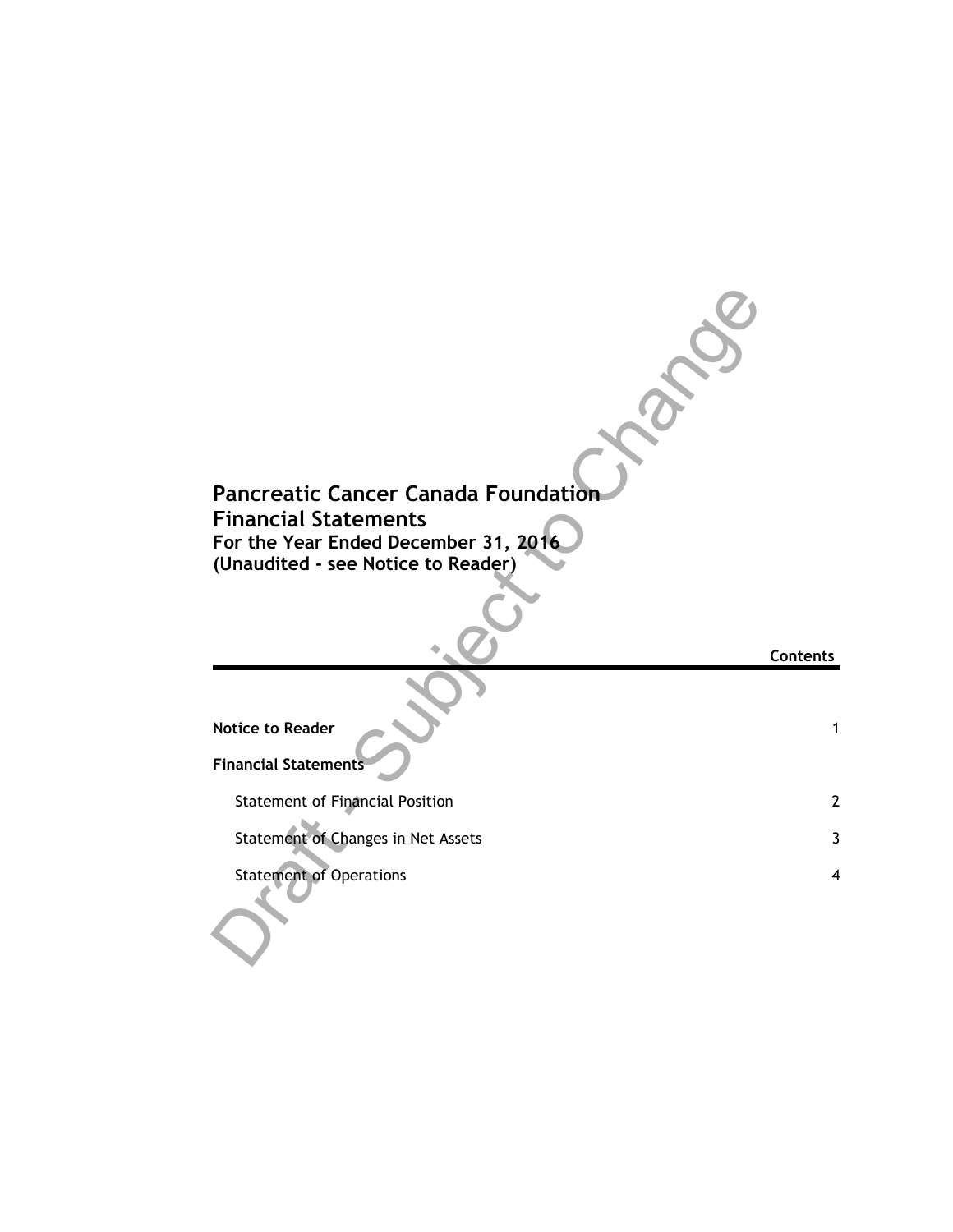Notice to Reader<br>
Sistis of information provided by managements we have compiled the statement of<br>
of operations and changes in net assets for the year then ended.<br>
thereformed an audit or a review engagement in respect of On the basis of information provided by management, we have compiled the statement of financial position of Pancreatic Cancer Canada Foundation as at December 31, 2016 and the statements of operations and changes in net assets for the year then ended.

We have not performed an audit or a review engagement in respect of these financial statements and, accordingly, we express no assurance thereon.

Readers are cautioned that these statements may not be appropriate for their purposes.

Chartered Professional Accountants, Licensed Public Accountants

October 18, 2017 Newmarket, Ontario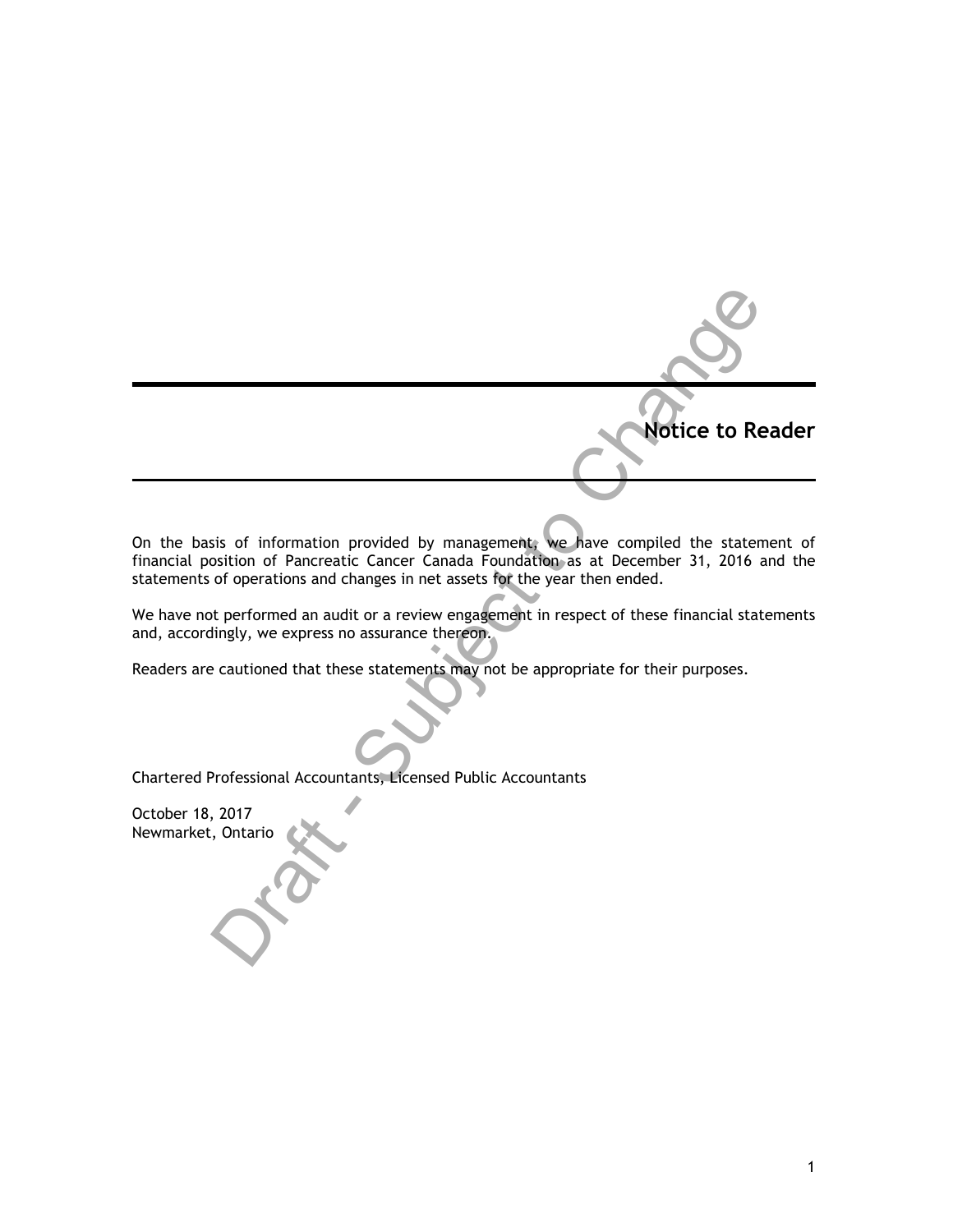## **Pancreatic Cancer Canada Foundation Statement of Financial Position (Unaudited - see Notice to Reader)**

| December 31                                        | 2016                |
|----------------------------------------------------|---------------------|
|                                                    |                     |
| <b>Assets</b>                                      |                     |
| Current<br>Cash<br>Harmonized sales tax receivable | 1,615,781<br>69,559 |
| Prepaid expenses                                   | 4,742               |
|                                                    | 1,690,082           |
| Tangible capital assets                            | 3,842               |
|                                                    | \$1,693,924         |
|                                                    |                     |
| <b>Liabilities and Net Assets</b>                  |                     |
| Current                                            |                     |
| Accounts payable and accrued liabilities           | \$<br>758,477       |
| <b>Net Assets</b>                                  |                     |
| Internally restricted                              | 200,000             |
| Unrestricted                                       | 735,447             |
|                                                    | 935,447             |
|                                                    | \$1,693,924         |
|                                                    |                     |
|                                                    |                     |
|                                                    |                     |
|                                                    |                     |
|                                                    |                     |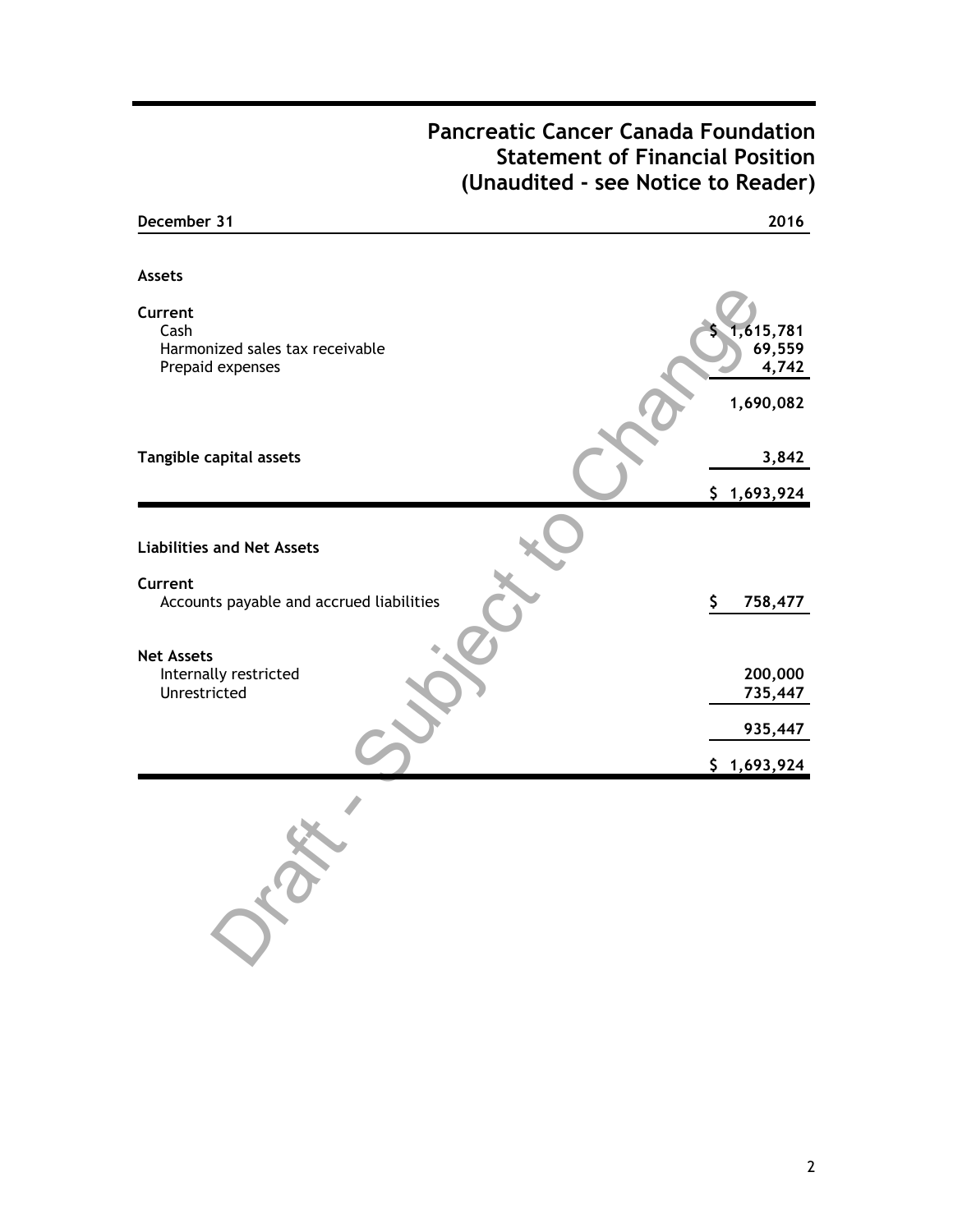## **Pancreatic Cancer Canada Foundation Statement of Changes in Net Assets (Unaudited - see Notice to Reader)**

| For the year ended December 31                          | Internally<br>Restricted | <b>Unrestricted</b> | 2016<br><b>Total</b> |
|---------------------------------------------------------|--------------------------|---------------------|----------------------|
|                                                         |                          |                     |                      |
| Balance, beginning of the year                          | \$<br>743,000 \$         |                     | 748,070 \$ 1,491,070 |
| Deficiency of revenues over expenses                    |                          | (555, 623)          | (555, 623)           |
| Donations made through internally restricted net assets | (743,000)                | 743,000             |                      |
| Interfund transfer                                      | 200,000                  | (200, 000)          |                      |
| Balance, end of the year                                | 200,000                  | 735,447 \$<br>S.    | 935,447              |
|                                                         |                          |                     |                      |